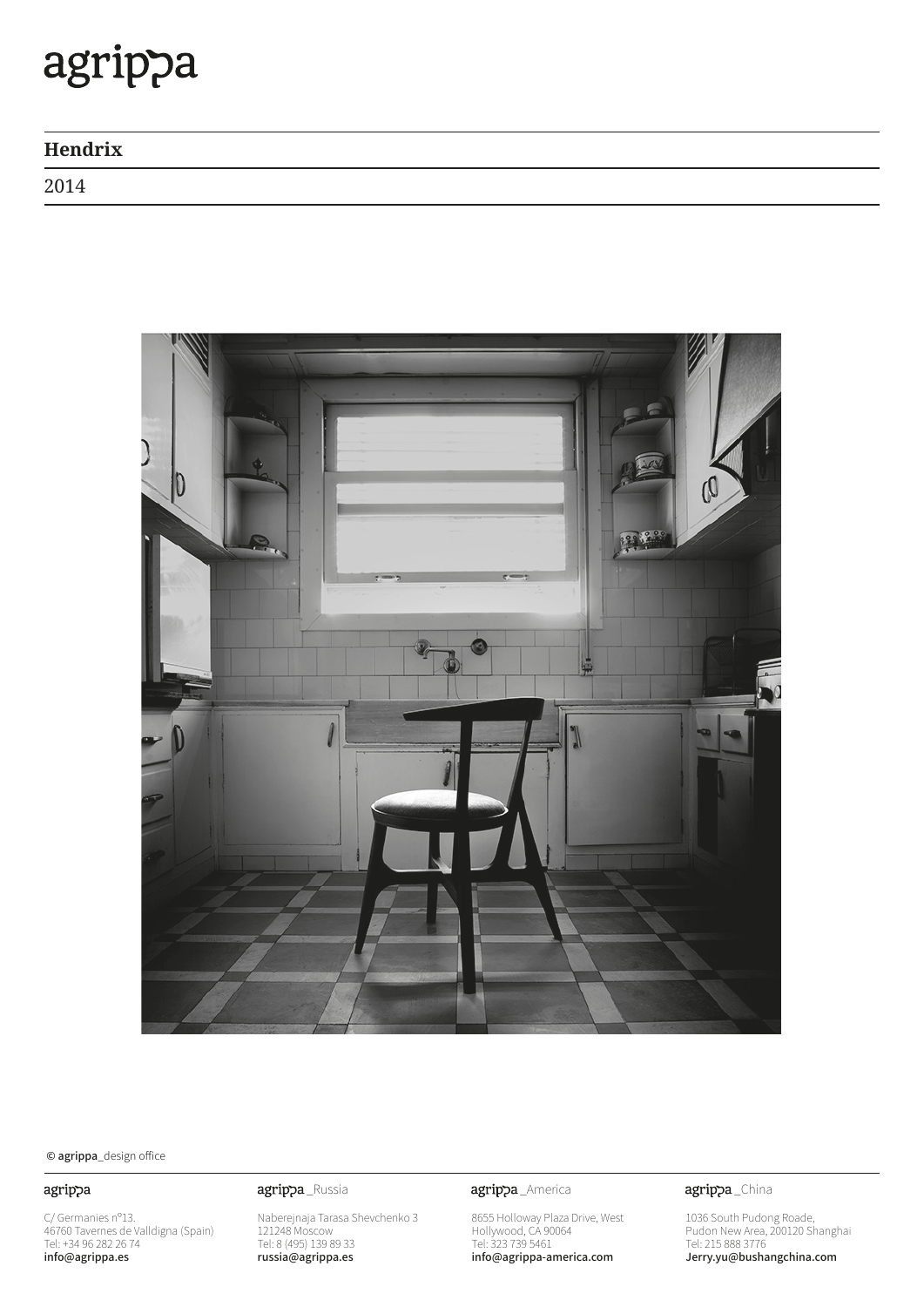| Hendrix |  |  |  |
|---------|--|--|--|
| 2014    |  |  |  |
|         |  |  |  |

The Hendrix Dining Chair is the result of a distinctive intersection between the Nordic tradition of wood seats and the legacy of the great Italian masters of the 50's. It is a clear representation of design simplicity and structural logic, with the elegantly curved backseat providing ergonomic comfort.

El diseño de la Silla Hendrix, es la fusión la tradición nórdica de sillas de madera y el legado de los grandes maestros italianos de los años 50. Es una representación clara de la simplicidad del diseño y de la lógica estructural, con el asiento trasero elegantemente curvado que proporciona gran comodidad ergonómica.

### Shipment information

| Qty                                        | 1 hox                                           |
|--------------------------------------------|-------------------------------------------------|
| Volume                                     | 0,31 m <sup>3</sup> / 10,94 ft <sup>3</sup>     |
| Gross weight                               | 10 kg. / 22,04 lb.                              |
| Item dimension<br>(height x width x depth) | 89,50 x 63,50 x 63 cm.<br>35,24" x 25" x 24,80" |



© agrippa

### agrippa

C/ Germanies nº13. 46760 Tavernes de Valldigna (Spain) Tel: +34 96 282 26 74 info@agrippa.es

### \_Russia \_America

Naberejnaja Tarasa Shevchenko 3 121248 Moscow Tel: 8 (495) 139 89 33 russia@agrippa.es

8655 Holloway Plaza Drive, West Hollywood, CA 90064 Tel: 323 739 5461 info@agrippa-america.com



1036 South Pudong Roade, Pudon New Area, 200120 Shanghai Tel: 215 888 3776 Jerry.yu@bushangchina.com



56,25 cm. / 22,15 "

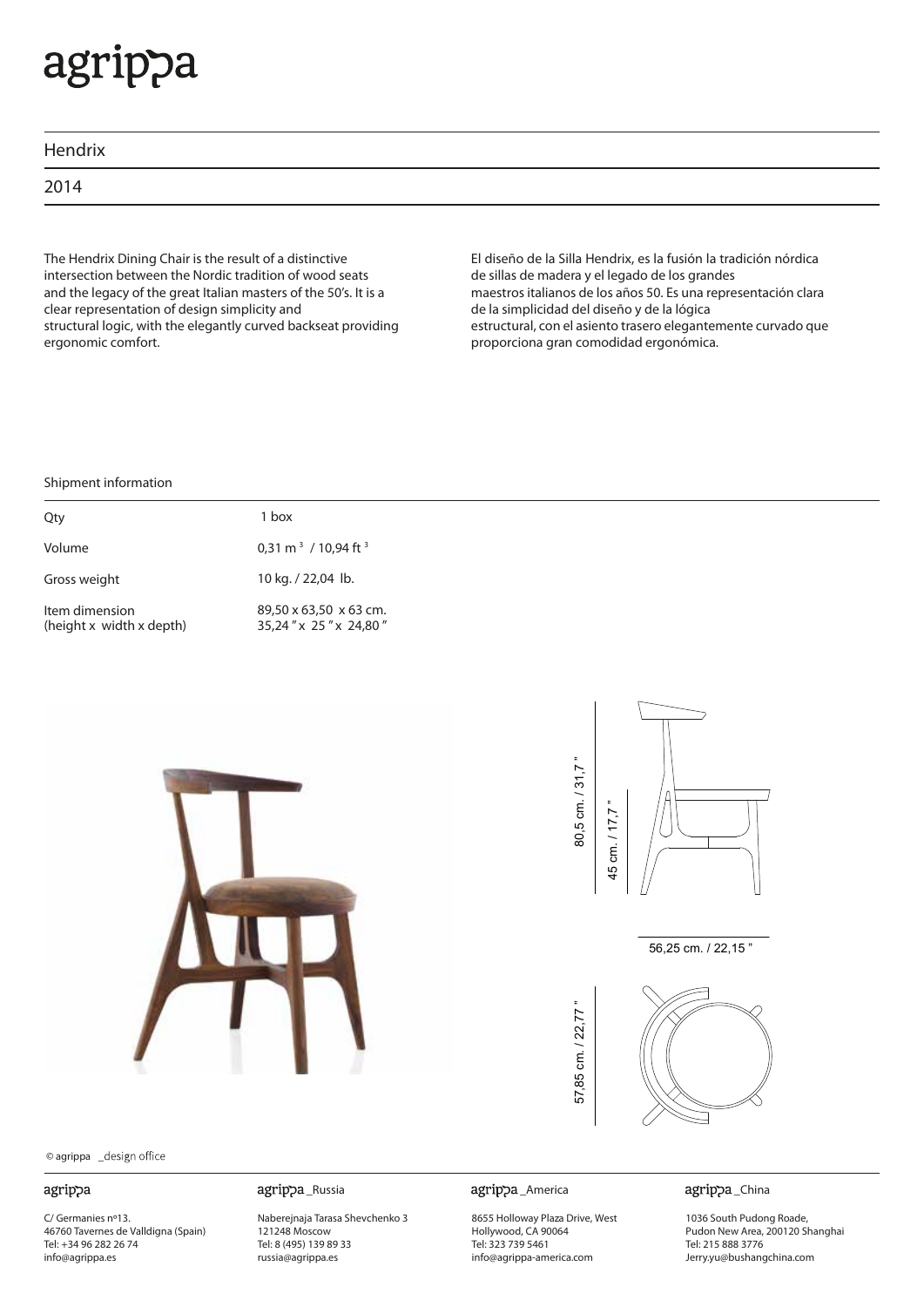# **Hendrix**

2014

## Wood Finishes

Walnut **Ash** tree



 $\odot$  agrippa\_design office

## agrippa

 $C/G$ ermanies n°13. 46760 Tavernes de Valldigna (Spain) Tel: +34 96 282 26 74 info@agrippa.es

Naberejnaja Tarasa Shevchenko 3 121248 Moscow Tel: 8 (495) 139 89 33 russia@agrippa.es

agrippa\_Russia **agrippa**\_America

8655 Holloway Plaza Drive, West Hollywood, CA 90064 Tel: 323 739 5461 info@agrippa-america.com

agrippa\_China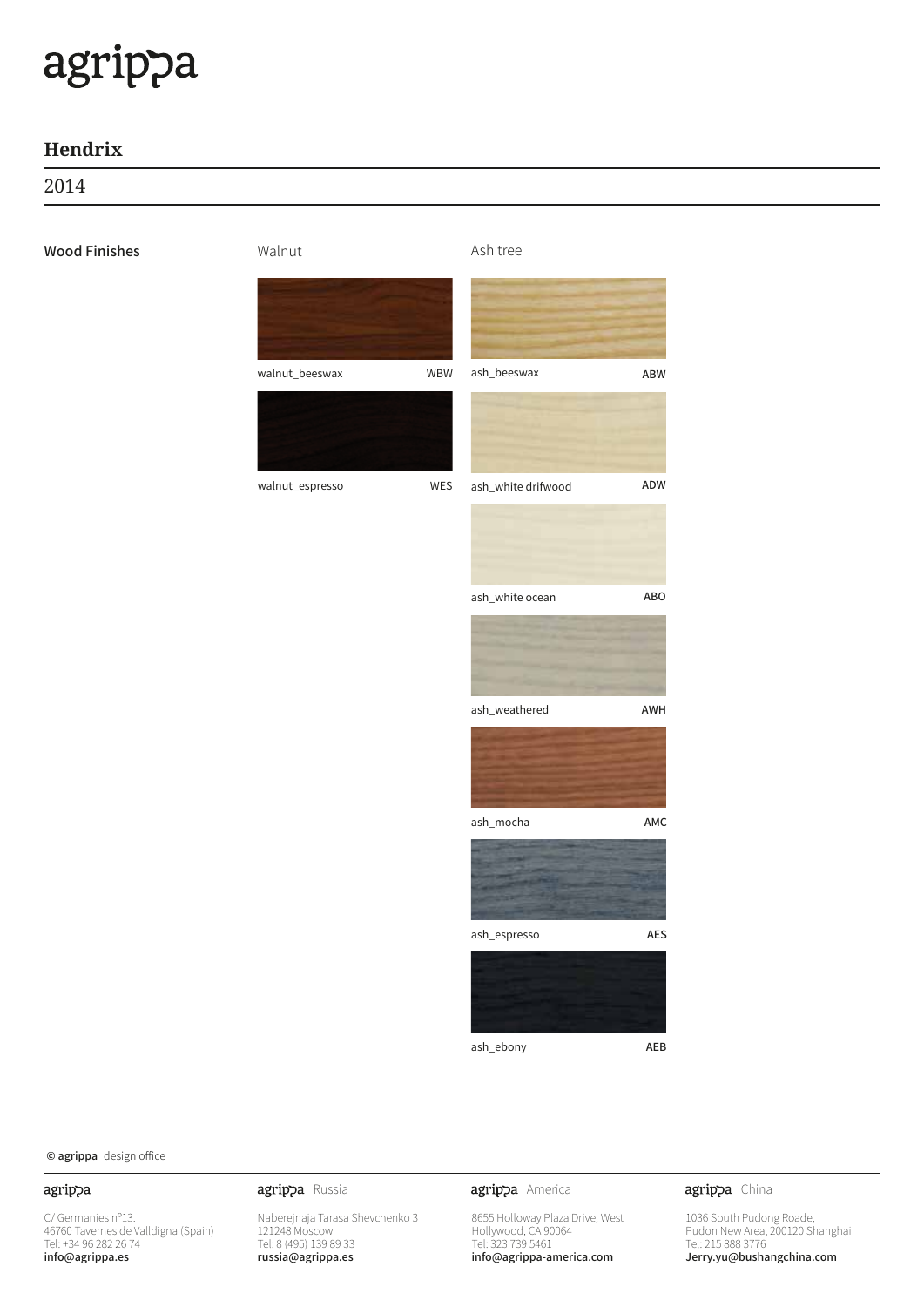# **Hendrix**

2014

# Leathers Finishes **Example 31 Channel Account 1** Chapall **Example 2** Chapall **Example 2 Chapall Example 2 Chapall**

| Chagall_Optical white  | BB01        | Chagall_Greenfinch    | <b>BB08</b> | Belmondo_Cognac     | AC1             |
|------------------------|-------------|-----------------------|-------------|---------------------|-----------------|
|                        |             |                       |             |                     |                 |
| Chagall_Linen          | <b>BB02</b> | Chagall_Greenfinch    | <b>BB09</b> | Belmondo_Cocoa      | AC <sub>2</sub> |
|                        |             |                       |             |                     |                 |
| Chagall_Paradise Green | <b>BB03</b> | Chagall_Mallard Green | <b>BB10</b> | Belmondo_Bosque     | AC <sub>3</sub> |
|                        |             |                       |             |                     |                 |
| Chagall_Pearl Gray     | <b>BB04</b> | Chagall_Pine          | BB11        | Belmondo_Currant    | AC4             |
|                        |             |                       |             |                     |                 |
| Chagall_Aviation Blue  | <b>BB05</b> | Chagall_Anthracite    | BB13        | Belmondo_Black coal | AC5             |
|                        |             |                       |             |                     |                 |
| Chagall_Amaranth       | <b>BB06</b> | Chagall_Dark Black    | BB13        |                     |                 |
|                        |             |                       |             |                     |                 |

Chagall\_Imperial Blue **BB07** 

 $\odot$  agrippa\_design office

## agrippa

C/ Germanies n°13. 46760 Tavernes de Valldigna (Spain)<br>Tel: +34 96 282 26 74 info@agrippa.es

Naberejnaja Tarasa Shevchenko 3 121248 Moscow Tel: 8 (495) 139 89 33 russia@agrippa.es

agrippa\_Russia **agrippa**\_America

8655 Holloway Plaza Drive, West Hollywood, CA 90064 Tel: 323 739 5461 info@agrippa-america.com

agrippa\_China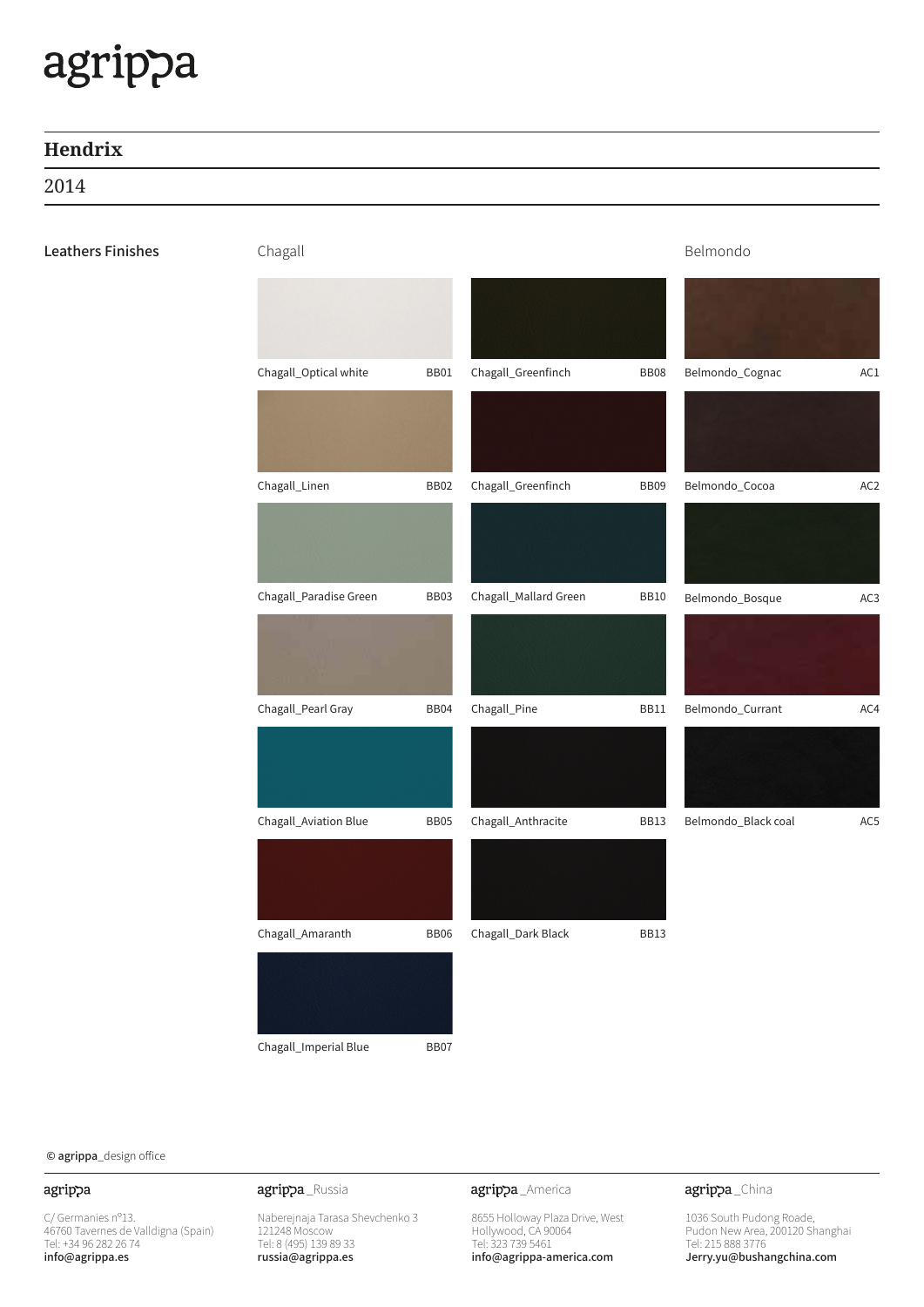# **Hendrix**

2014

# Fabrics Finishes Fanello



Fanello\_0010 FF0010

 $\odot$  agrippa\_design office

## agrippa

 $C/G$ ermanies n°13. 46760 Tavernes de Valldigna (Spain) Tel: +34 96 282 26 74 info@agrippa.es

Naberejnaja Tarasa Shevchenko 3 121248 Moscow Tel: 8 (495) 139 89 33 russia@agrippa.es

agrippa\_Russia **agrippa**\_America

8655 Holloway Plaza Drive, West Hollywood, CA 90064 Tel: 323 739 5461 info@agrippa-america.com

agrippa\_China